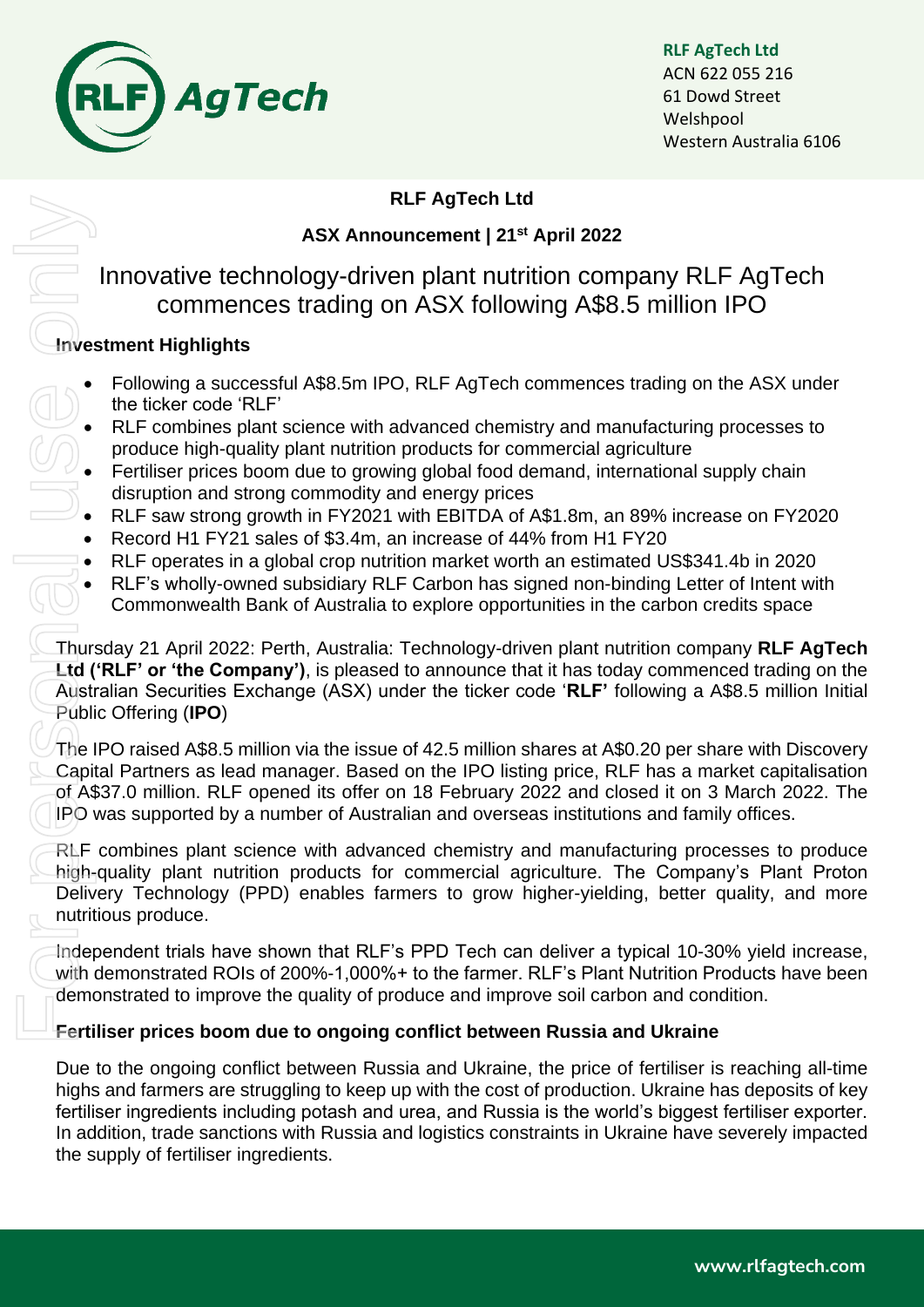As a result of the tumultuous conditions, many agricultural producers have seen a pike in input costs and general upward price pressures. This creates an enormous opportunity for RLF as growers look to cut back on soil applied nitrogen, phosphorus, and potassium (NPK) fertiliser. RLF's PPD Tech can been used to reduce NPK fertiliser inputs by around 20% whilst maintaining and increasing yield. Additionally, RLF experiences the commercial advantages of being a producer of specialty plant nutrition products, which have less direct competition, with strong pricing power and high gross margins.

# **Strong growth and industry tailwinds**

The Company's results for the 2021 fiscal year (ended June 30 2021) ('FY21') were strong, with EBITDA of A\$1.8m, an 89% increase on the prior fiscal year. In FY21, RLF also achieved revenue of A\$8.5m and maintained a solid gross profit margin of 68%. The result was boosted by record sales in the most recent half-year to December 31 2021 of \$3.4m a 44% increase to the prior years corresponding period. production specially per and high grows and high gross man strong growth and industry tail<br>The Company's results for the 2<br>EBITDA of A\$1.8m, an 89% increased and maintained a solic<br>sales in the most recent half-year<br>corre

RLF operates in a global crop nutrition market which was worth an estimated US\$341.4bn in 2020<sup>1</sup> and is predicted to continue seeing unprecedented growth thanks to rising consumer demand for sustainable food, the increase in global population, and the associated need for larger yields and higher-quality crops.

The Company already has established sales in Australia, Canada, and China, and is in the early stages of the commercialisation process in India, Brazil and the USA. RLF estimates that the opportunity for the Company is worth over US\$30bn in Asia alone, comprised of a US\$22bn seed primer and foliar market and a US\$8bn fertigation market.

# **Experienced management team**

RLF is led by Managing Director Ken Hancock, who has over 20 years of operational experience in mid-sized manufacturing and distribution businesses. Mr Hancock is supported by a highly credentialed leadership team which includes Chair Don McLay, who was previously Chair of Credit Corp (ASX:CCP) during which time he presided over a market capitalisation increase from A\$20m to in excess of A\$2bn**.** 

### **Funds raised to support growth initiatives**

The Company intends to use the funds raised from the Offer to execute a number of strategic growth initiatives including expanding the Company's global sales and marketing teams, increasing production capacity (plant and equipment), progressing the RLF Carbon Initiative, working capital, and IPO-related expenses.

### **Dynamic carbon credits regulatory changes a key driver for RLF Carbon**

RLF Carbon is a wholly-owned subsidiary of the Company which has been created to explore commercial opportunities relating to the transition to an agricultural economy focused on increasing carbon in soil and decreasing greenhouse gas-related output across the entire agricultural supply chain.

In recent weeks, the Federal Government has outlined changes to the way Australian Carbon Credit Units (ACCU) can be sold on the open market. The changes allow farmers, who generate ACCUs, to sell these on the open markets, rather than being obligated to deliver ACCUs to the Federal

<sup>1</sup> Global Crop Nutrition Market (2021 to 2026) - by Types of Nutrients, Application Method, Product Type and Region -